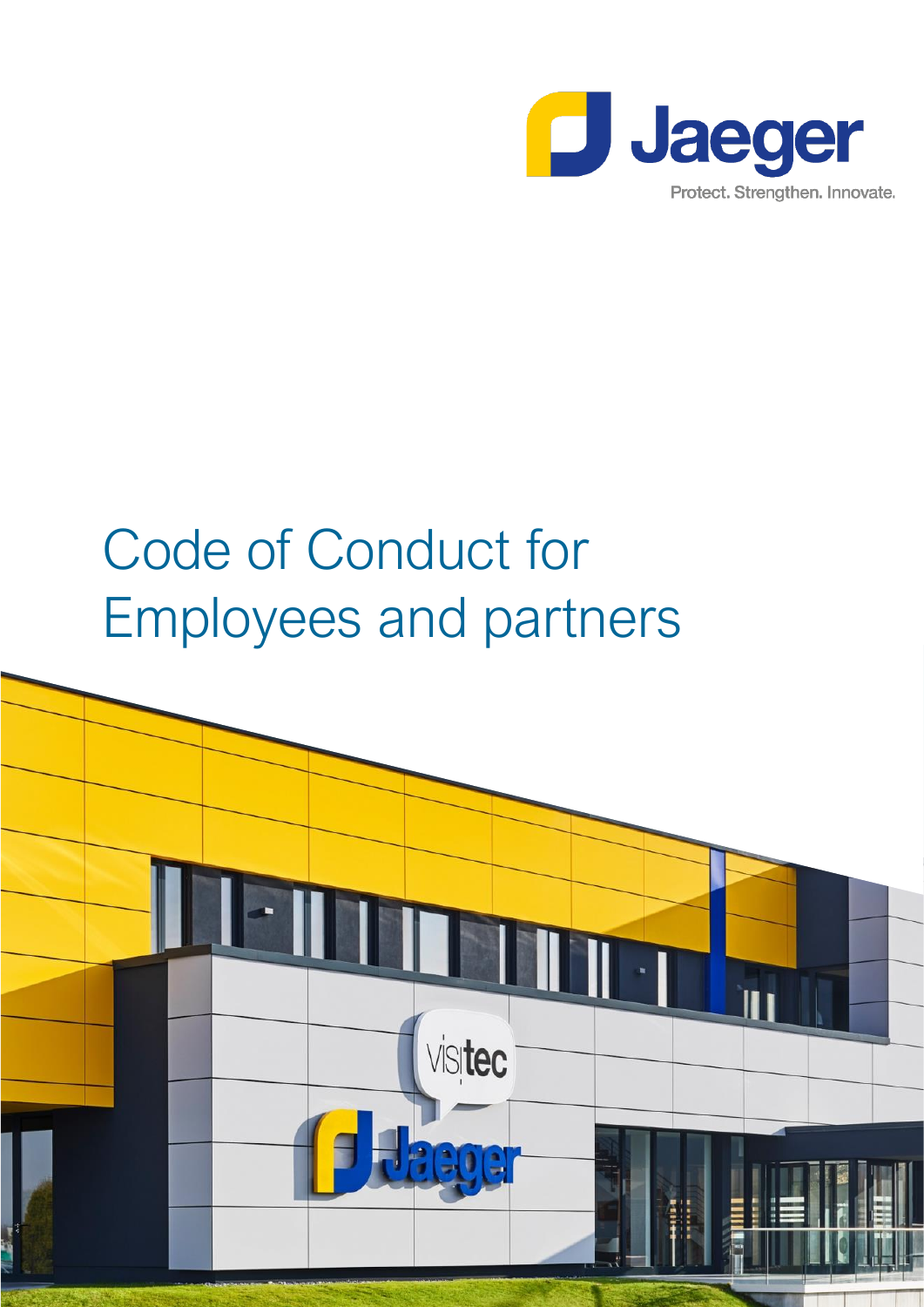

# Table of content

|     | 1              |
|-----|----------------|
| 1.1 |                |
| 1.2 |                |
|     | $\overline{2}$ |
| 2.1 |                |
| 2.2 |                |
| 2.3 |                |
| 2.4 |                |
| 2.5 |                |
| 2.6 |                |
| 2.7 |                |
|     | 3              |
| 3.1 |                |
| 3.2 |                |
| 3.3 |                |
| 3.4 |                |
| 3.5 |                |
| 3.6 |                |
| 3.7 |                |
|     | 4              |
| 4.1 |                |
| 4.2 |                |
| 4.3 |                |
| 4.4 |                |
|     | 5              |
| 5.1 |                |
| 5.2 |                |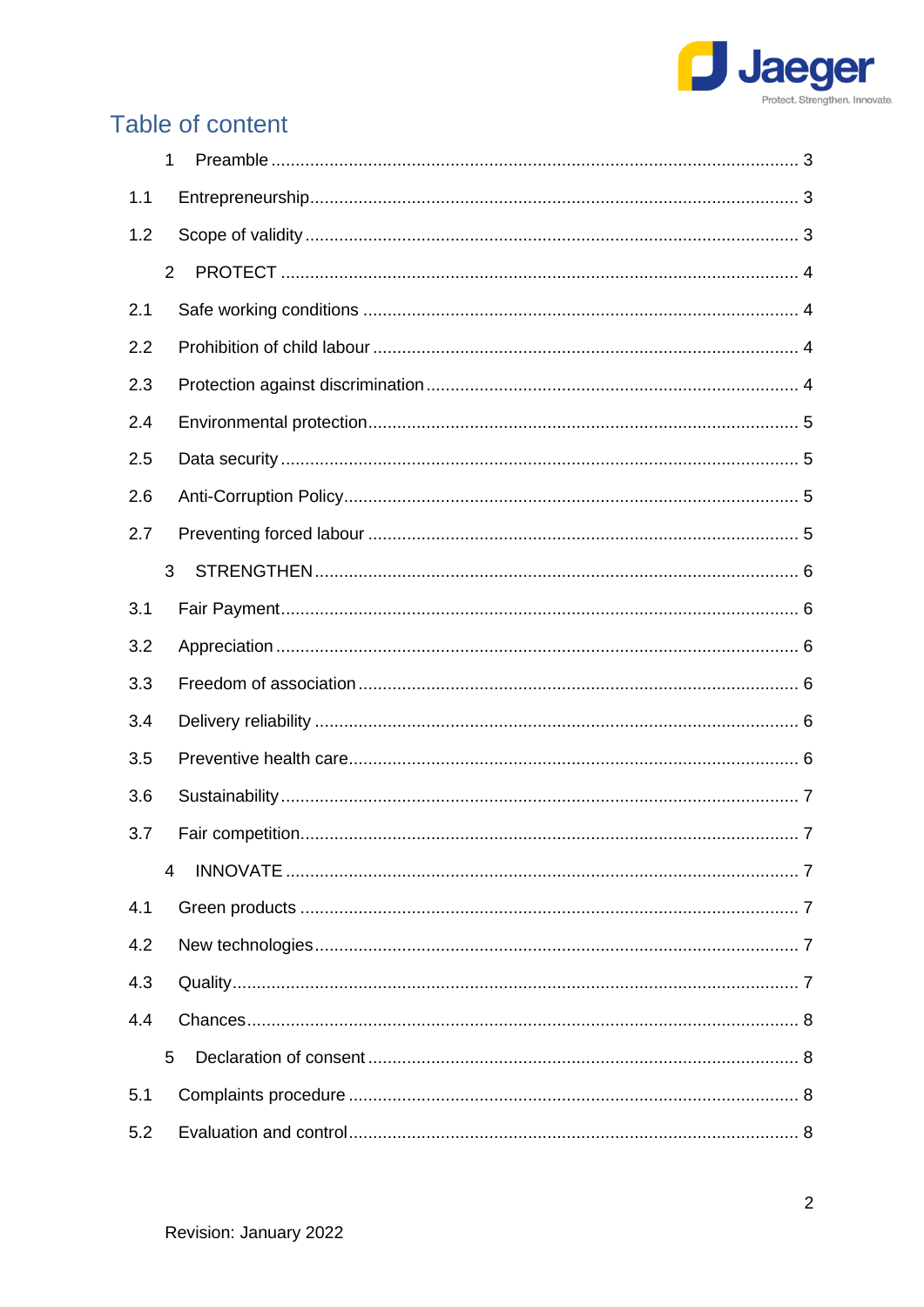

# <span id="page-2-0"></span>1 Preamble

#### <span id="page-2-1"></span>1.1 Entrepreneurship

Jaeger is a medium-sized family-owned company that focuses on component development, production and sales for the shoe & leather industry (SL IN), the automotive industry (A IN) and the construction industry (CON IN). Jaeger is a niche player with a strong focus on application consulting and customised developments.

We believe in our strengths as a family-owned company in terms of agility, flexibility and speed - i.e. quick decisions, short decision-making processes and effective and efficient implementation of the same - and we want to maintain this strength. Together with a high degree of financial independence, we achieve a sustainable safeguarding of the company's existence. The Jaeger Family Code of Conduct of the shareholders explicitly supports the basis of our aspirations and the values we live by and has a decisive influence on the content of this Code of Conduct for employees and partners.

#### **Our vision:**

1. our solutions are in every building, every shoe/leather goods and every vehicle.

- 2. our solutions are ahead of the times.
- 3. we are the best supplier to our customers.

#### **Our values:**

- Trust.
- Reliability.
- Ready 2/4 Change.
- Performance Driven.

These four values are non-negotiable for us. From these derive the principles by which we act, develop and live and work together with each other.

#### <span id="page-2-2"></span>1.2 Scope of validity

Jaeger acts as a partner at eye level with the interested parties ("stakeholders"). Every employee, service provider, supplier, but also every customer, should be guided by fundamental ecological, ethical and social standards and align their actions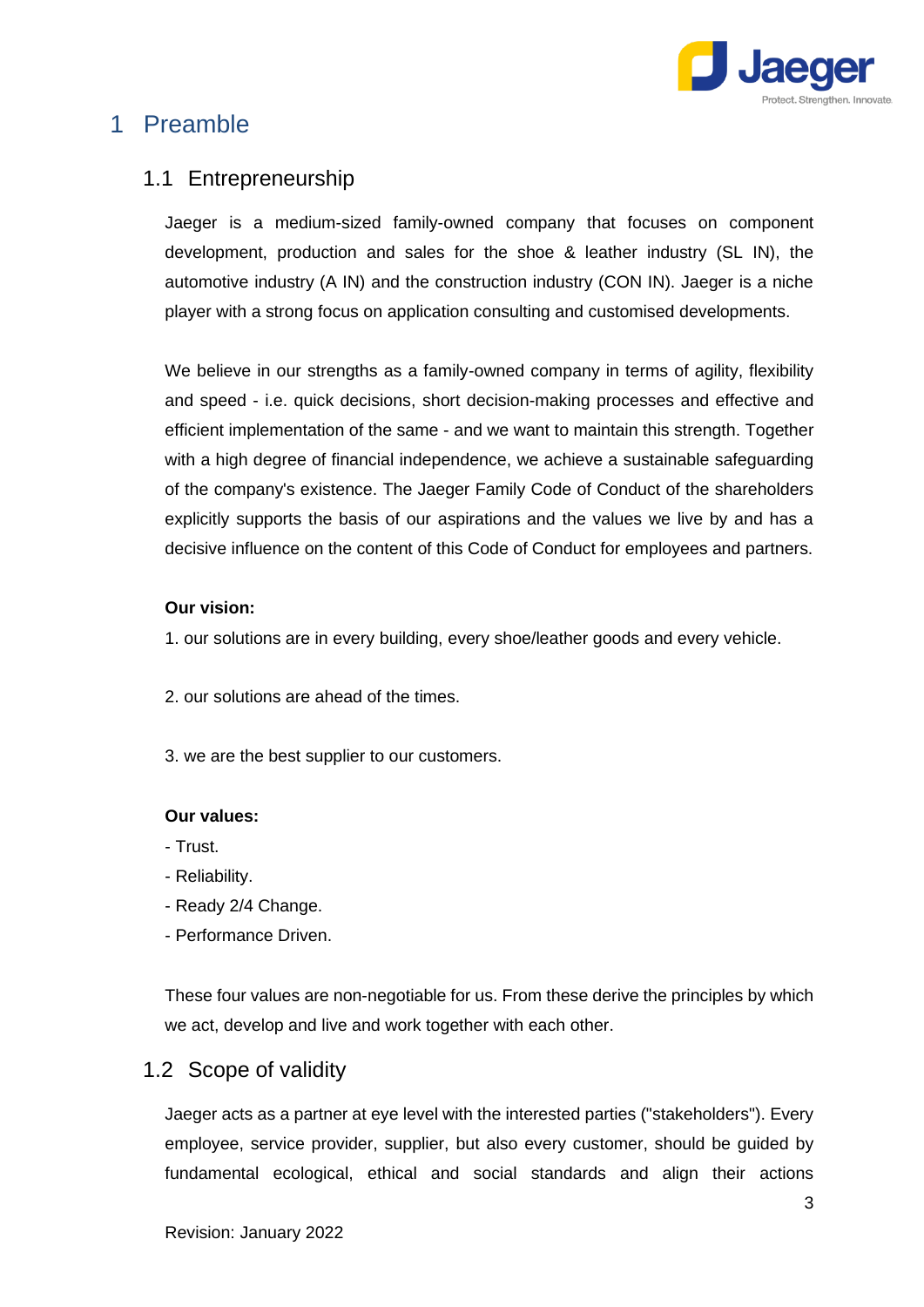

accordingly. For this reason, this Code of Conduct applies equally to all parties. What we expect from our partners (service providers and suppliers), we also demand from ourselves and our employees. In line with our claim Protect - Strengthen - Innovate, the Code of Conduct covers the most important aspects to protect employees, the environment and existing minorities, to strengthen business relationships and competitive advantages and to always be one step ahead with innovative ideas.

# <span id="page-3-0"></span>2 PROTECT

### <span id="page-3-1"></span>2.1 Safe working conditions

The safety of employees is the company's top priority. Compliance with health and safety guidelines and applicable laws should be ensured at all times and continuously monitored. Managers have a role model function in this regard and should ensure a health-promoting working environment.

#### <span id="page-3-2"></span>2.2 Prohibition of child labour

Das Unternehmen praktiziert niemals und toleriert keine Kinderarbeit entlang der gesamten Wertschöpfungskette. Jugendliche Arbeitskräfte dürfen entsprechend der geltenden Rechtslage keine Überstunden machen und weder unter gefährlichen Bedingungen noch nachts arbeiten. Sie werden nicht beschäftigt, um unangemessene Tätigkeiten auszuführen oder ausgebeutet zu werden. Zudem sind die ILO.- Übereinkommen Nr.138 und 182 verpflichtend. Das Alter wird vor der Einstellung geprüft und dokumentiert.

#### <span id="page-3-3"></span>2.3 Protection against discrimination

The company undertakes to check its processes and courses of action for discrimination and to prevent it completely.

Any form of discrimination or harassment of persons based on age, gender, religion, belief, colour, nationality, ethnic or social origin, disability or sexual identity and orientation is unlawful and will not be tolerated. Non-discrimination in employment means that employees are selected only on the basis of their ability to do the job and that there is no discrimination, exclusion or preference on any other grounds. All employees are treated with respect and decency. Disciplinary action will also be taken against subliminal forms of discrimination.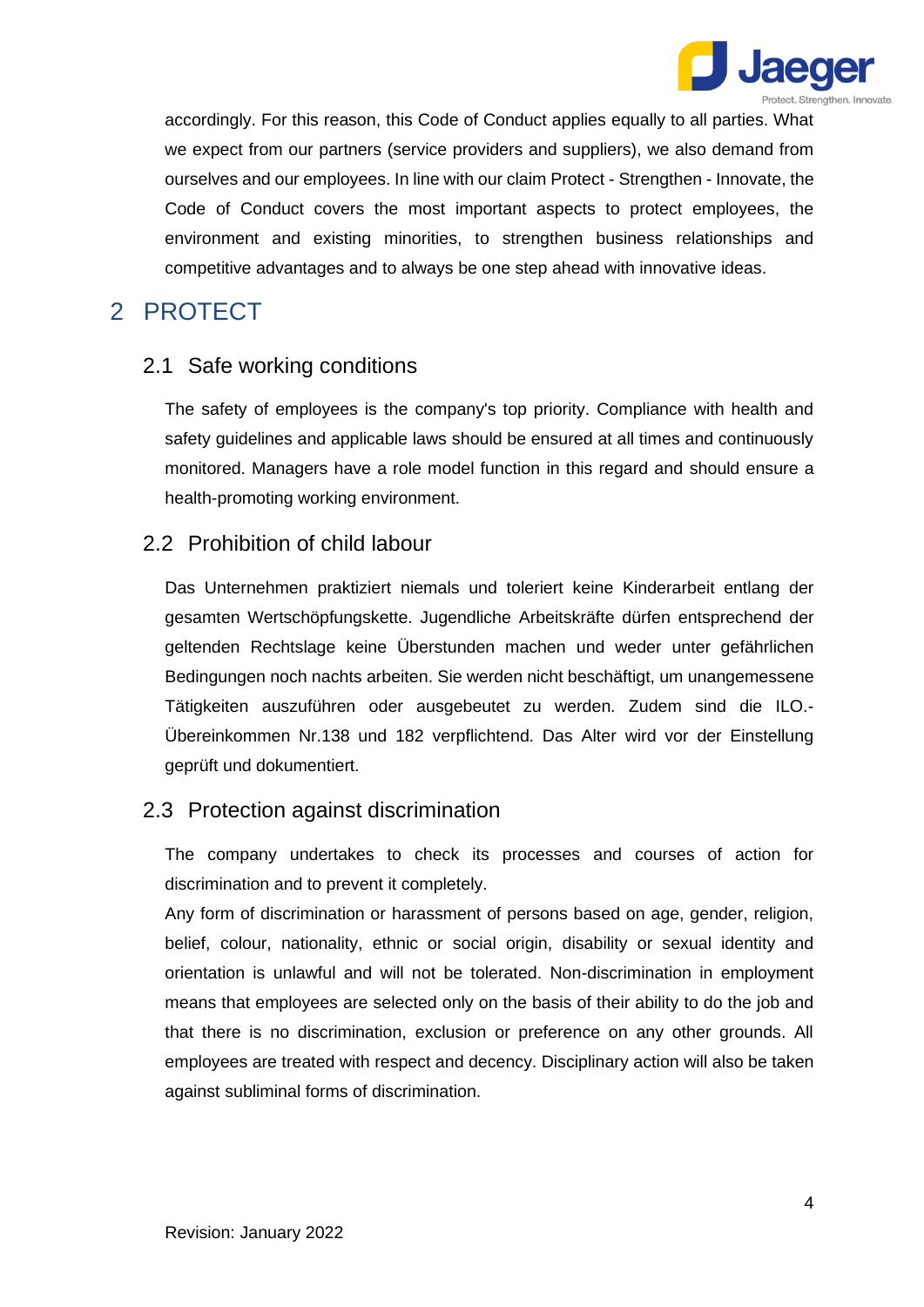

## <span id="page-4-0"></span>2.4 Environmental protection

We understand corporate environmental protection to mean compliance with all environmentally relevant legal regulations and, in addition, the responsible use of resources of any kind. The proper disposal of waste or taking precautions to avoid environmentally relevant incidents are a matter of course for us and are practised in all areas of the company.

#### <span id="page-4-1"></span>2.5 Data security

The topic of data protection has a very high priority for the company. The personal rights and privacy of employees and business partners are fully respected when handling personal data. All company-related and personal data are protected against data misuse in accordance with the state of the art. Data is only used with the corresponding consent.

### <span id="page-4-2"></span>2.6 Anti-Corruption Policy

We do not tolerate any form of corruption, including extortion, fraud and bribery. Corruption harms the company as well as its employees and can lead to increased business and transaction costs, distorted competition and reduced economic growth. Jaeger adheres to the highest standards of moral and ethical conduct and operates in a fair, professional and law-abiding manner. Any attempt to corrupt or to be corrupted will result in disciplinary and, where appropriate, criminal consequences. Furthermore, we are committed to implementing the EU Directive 2019/1937 on the protection of persons reporting breaches of Union law and guarantee anonymous whistleblowing, as well as comprehensive protection of the whistleblower against possible consequences.

## <span id="page-4-3"></span>2.7 Preventing forced labour

Forced labour in any form is prohibited in the company itself as well as in all affiliated companies. Each employee shall be provided with an employment contract that is understandable in his or her own language and complies with the legal provisions, and which at least communicates the nature and scope of the employment relationship, as well as the conditions for its termination.

The company undertakes to ensure along the value chain that its own products or their raw materials have not been produced using forced labour.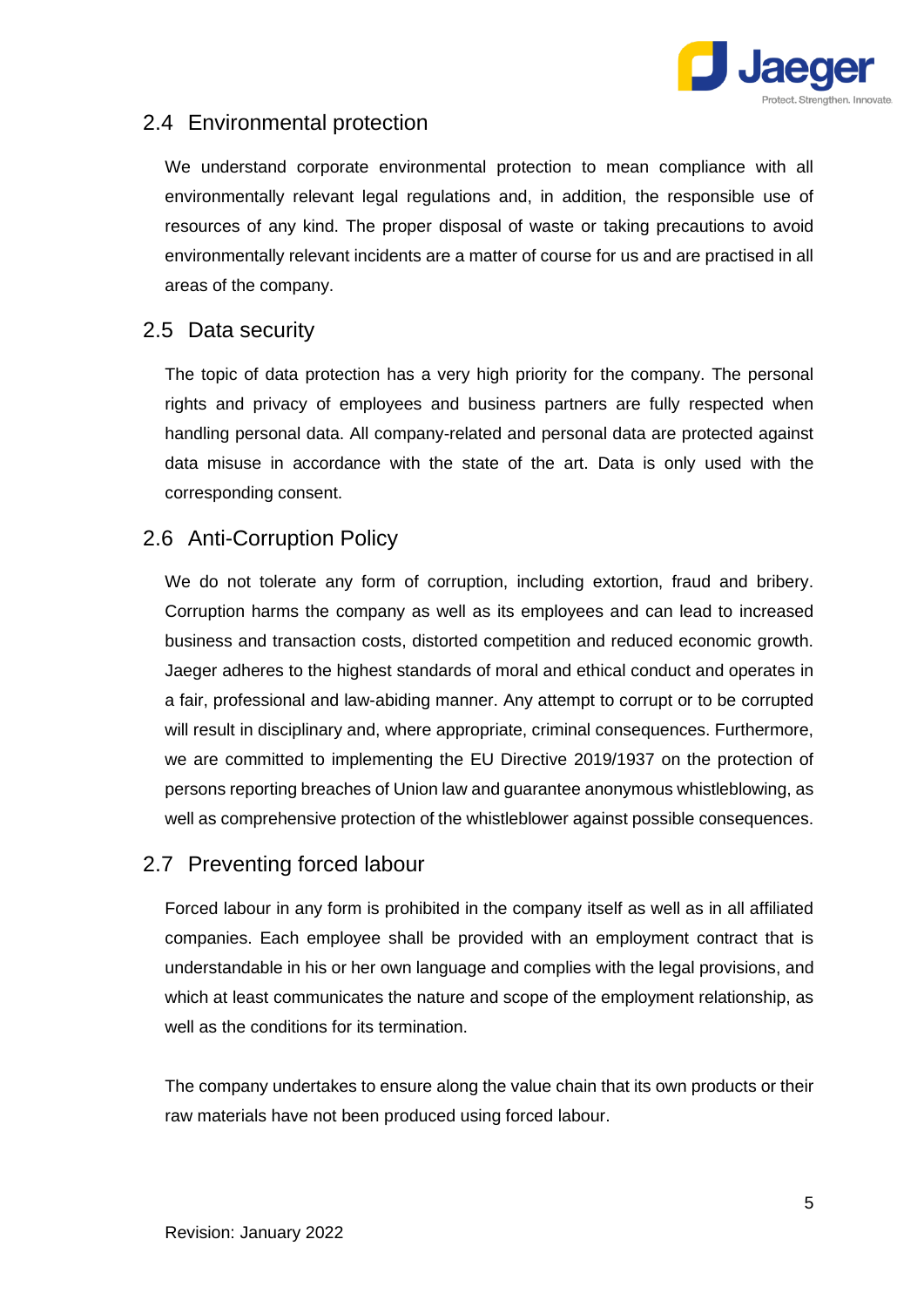

# <span id="page-5-0"></span>3 STRENGTHEN

#### <span id="page-5-1"></span>3.1 Fair Payment

Every employee should be paid a remuneration that covers at least all basic living requirements, depending on regional needs and standards, for regular working hours and without bonus payments. In other words, fair remuneration should allow for an adequate standard of living.

#### <span id="page-5-2"></span>3.2 Appreciation

Our dealings with partners and staff are characterised by appreciation, fairness and mutual respect. The diverse approaches and different ideas of all employees and partners are equally respected and perceived. The management constantly promotes this with respect, clarity in feedback and recognition of achievements.

#### <span id="page-5-3"></span>3.3 Freedom of association

Every employee shall be permitted to form or join groups voluntarily, within the framework of the law, to protect and strengthen their interests and rights in a climate free from violence, pressure, fear or threats. All parties and persons, including employers, have the right to freedom of expression and opinion within the applicable legal framework. Freedom of association includes all activities to organise interest representation, agreements, collective bargaining, as well as the freedom to take action to protect their economic and social interests.

#### <span id="page-5-4"></span>3.4 Delivery reliability

Trust and reliability are essential for a competitive supply chain. On-time deliveries are the foundation of the modern production chain. For this reason, we demand 100% adherence to delivery dates from ourselves and our suppliers, and open communication if schedule deviations are imminent.

#### <span id="page-5-5"></span>3.5 Preventive health care

The condition of workplaces should go beyond the minimum level of safety and also protect employees from long-term damage. The company should actively promote the prevention of occupational diseases and contribute positively to the health of employees by offering preventive care.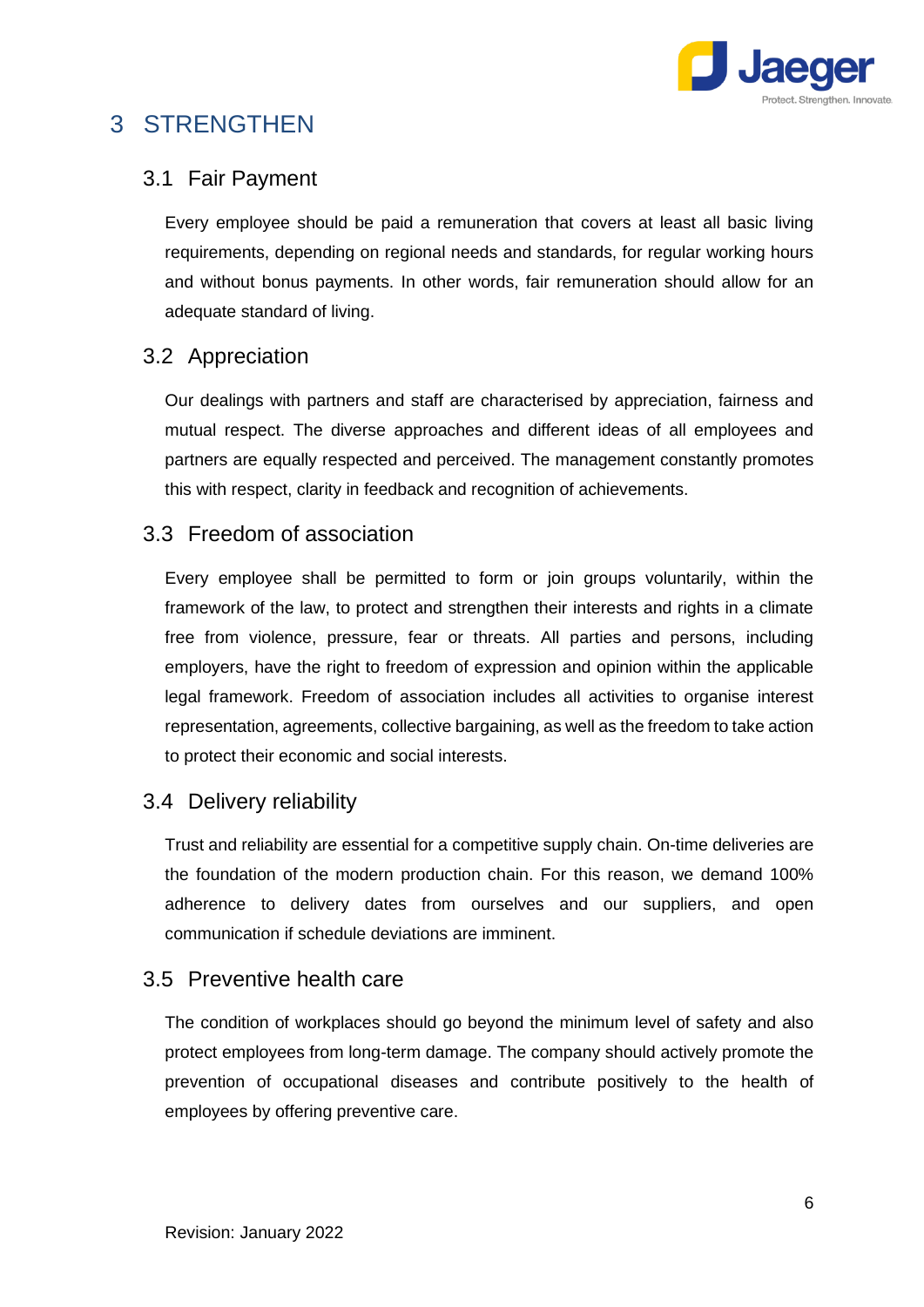

### <span id="page-6-0"></span>3.6 Sustainability

We always try to act sustainably and set ourselves ambitious goals to minimise our impact on the environment. Reducing the use of resources such as energy, water and raw materials is an integral part of our strategy and anchored in our corporate policy. In addition, we give preference to the use of renewable energies and strive for climate neutrality in our business activities in the long term.

#### <span id="page-6-1"></span>3.7 Fair competition

The company represents a fair competitive position both nationally and internationally. Acting in a legally compliant, professional manner ensures this basic attitude. Competition law is observed and the company responds to the wishes of its customers with a competitive, innovative range of products.

## <span id="page-6-2"></span>4 INNOVATE

#### <span id="page-6-3"></span>4.1 Green products

The company is committed to implementing future developments and designing products with sustainable aspects in mind,

- whose manufacture uses as few hazardous substances as necessary;
- which are recyclable wherever possible;
- which are packaged in an environmentally friendly way;
- which leave a reduced carbon footprint.

## <span id="page-6-4"></span>4.2 New technologies

The company constantly strives for technological innovations, as these form the basis for the development and production of attractive products and services.

The company should continuously improve in order to thus achieve a high performance for the customers, but also for itself. In order to secure a good market position, we are always open to technological progress and thus want to lead the way as a pioneer.

#### <span id="page-6-5"></span>4.3 Quality

We pursue a high standard of quality in our work, with regard to customer satisfaction and the objective of proactive error prevention. It must be ensured that all products, raw materials and services meet the agreed requirements and specifications and are in compliance with applicable laws and regulations.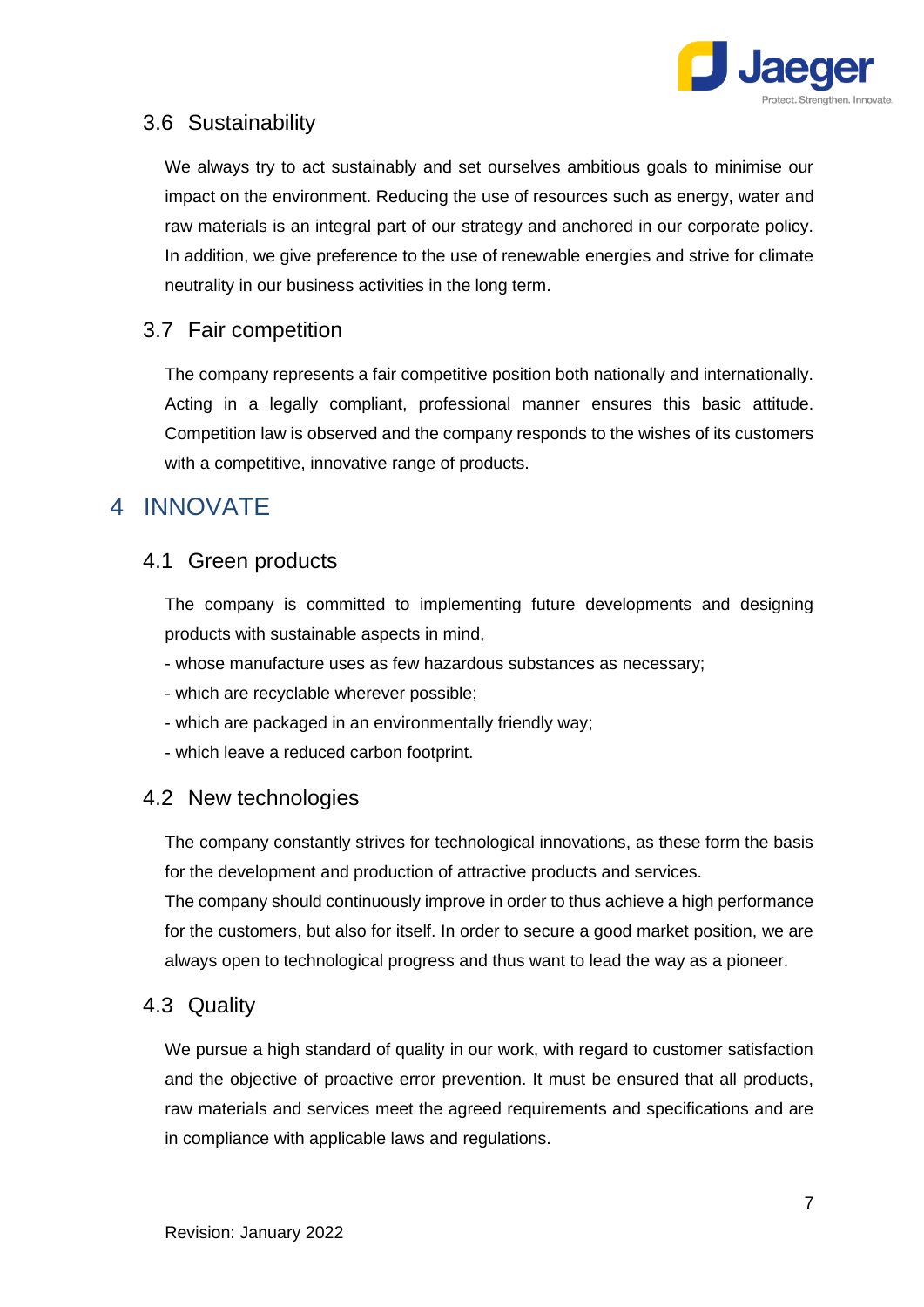

Any quality or labelling discrepancies or changes in raw materials and/or manufacturing processes are communicated immediately.

#### <span id="page-7-0"></span>4.4 Chances

The company is open to change and reflects its behaviour. We grow from our challenges because we see in them not only the risks, but precisely the opportunities that need to be seized. With the willingness to change, we try to emerge stronger from every situation. The process of continuous improvement is an important tool for achieving our goals.

# <span id="page-7-1"></span>5 Declaration of consent

#### <span id="page-7-2"></span>5.1 Complaints procedure

#### **Suppliers:**

Should you, as a supplier, discover violations of the contents of this document on your part, on the part of companies of the Jaeger Group or on the part of other parties involved, please contact purchasing@jaeger-ttc.com immediately.

#### **Employees and Interested Parties:**

If you, as an employee or as an interested party, discover any violations of the contents of this document in your company, in companies of the Jaeger Group or in other parties involved, please contact complaints-JDE@jaeger-ttc.com immediately.

#### <span id="page-7-3"></span>5.2 Evaluation and control

For suppliers of the Jaeger Group, the signing of the Code of Conduct has a significant impact on the supplier's rating and can be decisive for a downgrading in the supplier rating if the signing is refused. Violations of individual aspects of the Code of Conduct have an equally negative effect on the rating and must be remedied within an individually agreed period of time between the companies in contact.

The companies of the Jaeger Group reserve the right to independently monitor compliance with the prescribed standards.